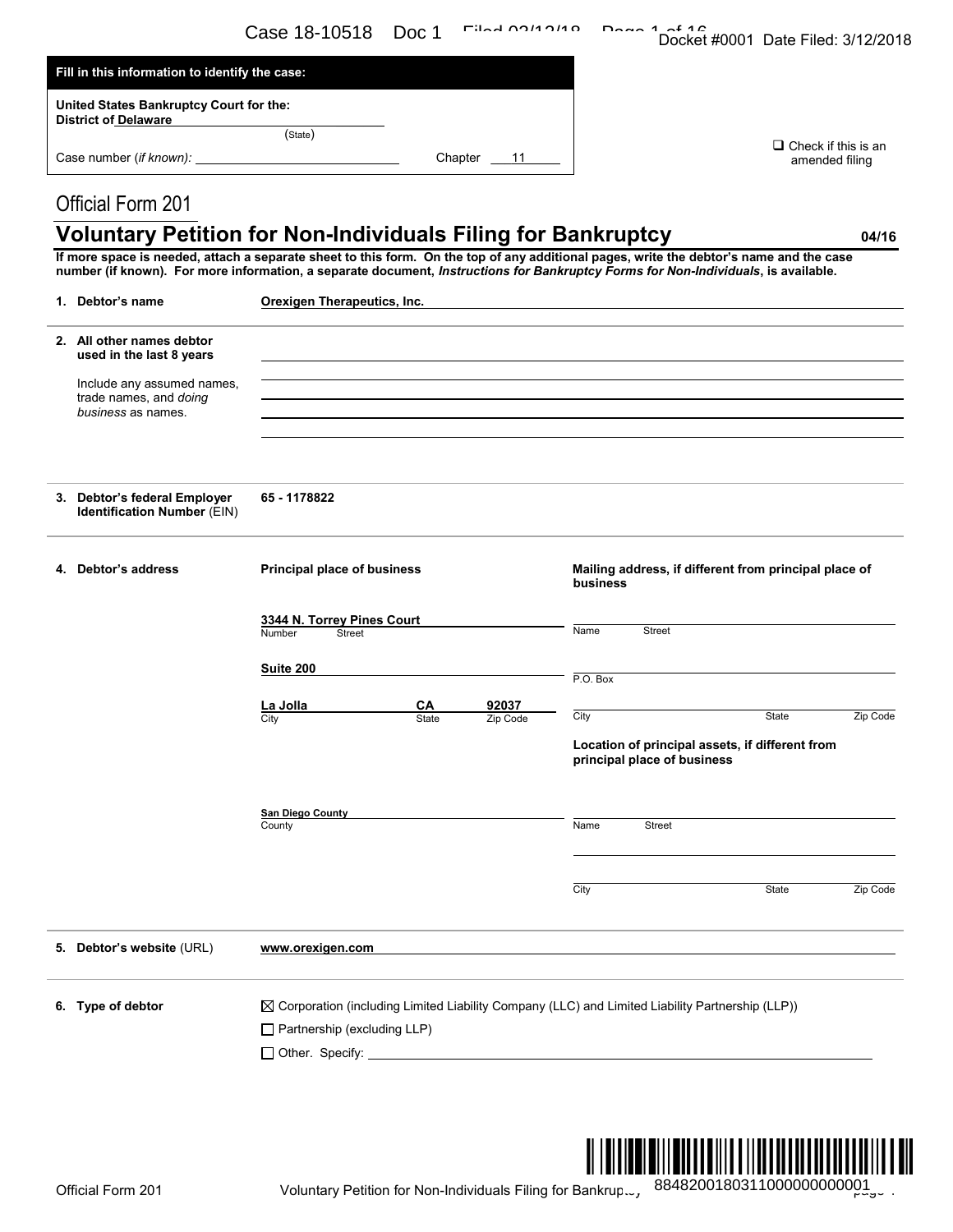# Case 18-10518 Doc 1 Filed 03/12/18 Page 2 of 16

| <b>Orexigen Therapeutics, Inc.</b><br>Debtor<br>Name                | Case number (if known)                                                                                                                                                                                                                                                                                                                                   |  |  |  |  |  |  |
|---------------------------------------------------------------------|----------------------------------------------------------------------------------------------------------------------------------------------------------------------------------------------------------------------------------------------------------------------------------------------------------------------------------------------------------|--|--|--|--|--|--|
|                                                                     | A. Check one:                                                                                                                                                                                                                                                                                                                                            |  |  |  |  |  |  |
| 7. Type of debtor's business                                        | □ Health Care Business (as defined in 11 U.S.C. § 101(27A))                                                                                                                                                                                                                                                                                              |  |  |  |  |  |  |
|                                                                     | □ Single Asset Real Estate (as defined in 11 U.S.C. § 101(51B))                                                                                                                                                                                                                                                                                          |  |  |  |  |  |  |
|                                                                     | $\Box$ Railroad (as defined in 11 U.S.C. § 101(44))                                                                                                                                                                                                                                                                                                      |  |  |  |  |  |  |
|                                                                     | $\Box$ Stockbroker (as defined in 11 U.S.C. § 101(53A))                                                                                                                                                                                                                                                                                                  |  |  |  |  |  |  |
|                                                                     | □ Commodity Broker (as defined in 11 U.S.C. § 101(6))                                                                                                                                                                                                                                                                                                    |  |  |  |  |  |  |
|                                                                     | $\Box$ Clearing Bank (as defined in 11 U.S.C. § 781(3))                                                                                                                                                                                                                                                                                                  |  |  |  |  |  |  |
|                                                                     | $\boxtimes$ None of the above                                                                                                                                                                                                                                                                                                                            |  |  |  |  |  |  |
|                                                                     | B. Check all that apply:                                                                                                                                                                                                                                                                                                                                 |  |  |  |  |  |  |
|                                                                     | $\Box$ Tax-exempt entity (as described in 26 U.S.C. § 501)                                                                                                                                                                                                                                                                                               |  |  |  |  |  |  |
|                                                                     | Investment company, including hedge fund or pooled investment vehicle (as defined in 15 U.S.C. § 80b-2(a)(11))                                                                                                                                                                                                                                           |  |  |  |  |  |  |
|                                                                     | $\Box$ Investment advisor (as defined in 15 U.S.C. § 80b-2(a)(11))                                                                                                                                                                                                                                                                                       |  |  |  |  |  |  |
|                                                                     | C. NAICS (North American Industry Classification System) 4-digit code that best describes debtor. See<br>http://www.uscourts.gov/four-digit-national-association-naics-codes                                                                                                                                                                             |  |  |  |  |  |  |
|                                                                     | 3254                                                                                                                                                                                                                                                                                                                                                     |  |  |  |  |  |  |
| 8. Under which chapter of the                                       | Check one:                                                                                                                                                                                                                                                                                                                                               |  |  |  |  |  |  |
| <b>Bankruptcy Code is the</b><br>debtor filing?                     | $\Box$ Chapter 7                                                                                                                                                                                                                                                                                                                                         |  |  |  |  |  |  |
|                                                                     | $\Box$ Chapter 9                                                                                                                                                                                                                                                                                                                                         |  |  |  |  |  |  |
|                                                                     | $\boxtimes$ Chapter 11. Check all that apply:                                                                                                                                                                                                                                                                                                            |  |  |  |  |  |  |
|                                                                     | □ Debtor's aggregate noncontingent liquidated debts (excluding debts owed to insiders or affiliates)<br>are less than \$2,556,050 (amount subject to adjustment on 4/01/19 and every 3 years after that).                                                                                                                                                |  |  |  |  |  |  |
|                                                                     | $\Box$ The debtor is a small business debtor as defined in 11 U.S.C. § 101(51D). If the debtor is a small<br>business debtor, attach the most recent balance sheet, statement of operations, cash-flow<br>statement, and federal income tax return or if all of these documents do not exist, follow the<br>procedure in 11 U.S.C. § 1116(1)(B).         |  |  |  |  |  |  |
|                                                                     | $\Box$ A plan is being filed with this petition.                                                                                                                                                                                                                                                                                                         |  |  |  |  |  |  |
|                                                                     | □ Acceptances of the plan were solicited prepetition from one or more classes of creditors, in<br>accordance with 11 U.S.C. § 1126(b).                                                                                                                                                                                                                   |  |  |  |  |  |  |
|                                                                     | $\boxtimes$ The debtor is required to file periodic reports (for example, 10K and 10Q) with the Securities and<br>Exchange Commission according to § 13 or 15(d) of the Securities Exchange Act of 1934. File the<br>Attachment to Voluntary Petition for Non-Individuals Filing for Bankruptcy under Chapter 11<br>(Official Form 201A) with this form. |  |  |  |  |  |  |
|                                                                     | □ The debtor is a shell company as defined in the Securities Exchange Act of 1934 Rule 12b-2.                                                                                                                                                                                                                                                            |  |  |  |  |  |  |
|                                                                     | $\Box$ Chapter 12                                                                                                                                                                                                                                                                                                                                        |  |  |  |  |  |  |
| 9. Were prior bankruptcy                                            | $\boxtimes$ No                                                                                                                                                                                                                                                                                                                                           |  |  |  |  |  |  |
| cases filed by or against<br>the debtor within the last 8<br>years? | ∏ Yes.                                                                                                                                                                                                                                                                                                                                                   |  |  |  |  |  |  |
| If more than 2 cases, attach a<br>separate list.                    | When MM / DD / YYYY<br>District                                                                                                                                                                                                                                                                                                                          |  |  |  |  |  |  |
| 10. Are any bankruptcy cases                                        | $\boxtimes$ No                                                                                                                                                                                                                                                                                                                                           |  |  |  |  |  |  |
| pending being filed by a<br>business partner or an                  | $\Box$ Yes.                                                                                                                                                                                                                                                                                                                                              |  |  |  |  |  |  |
| affiliate of the debtor?                                            | District When                                                                                                                                                                                                                                                                                                                                            |  |  |  |  |  |  |
| List all cases. If more than 1,<br>attach a separate list.          | MM/DD/YYYY                                                                                                                                                                                                                                                                                                                                               |  |  |  |  |  |  |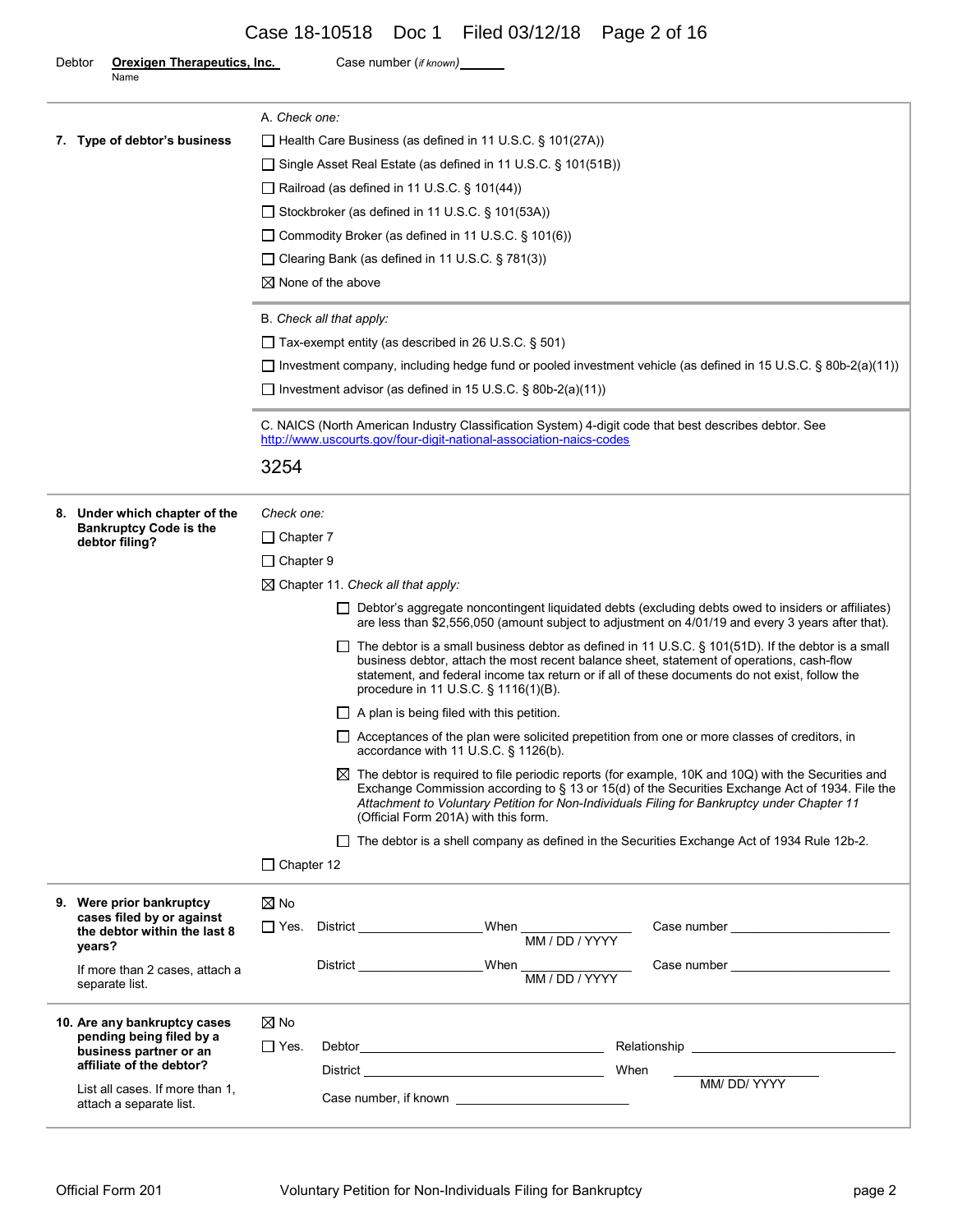|  |  | Case 18-10518 Doc 1 Filed 03/12/18 Page 3 of 16 |  |
|--|--|-------------------------------------------------|--|
|--|--|-------------------------------------------------|--|

| Debtor | <b>Orexigen Therapeutics, Inc.</b><br>Name          |                                                                                                                                                                                                                                       |                                                                         | Case number (if known)                                                                                                     |                                                                                                                |  |  |  |  |
|--------|-----------------------------------------------------|---------------------------------------------------------------------------------------------------------------------------------------------------------------------------------------------------------------------------------------|-------------------------------------------------------------------------|----------------------------------------------------------------------------------------------------------------------------|----------------------------------------------------------------------------------------------------------------|--|--|--|--|
|        | 11. Why is the case filed in<br>this district?      |                                                                                                                                                                                                                                       | Check all that apply:                                                   |                                                                                                                            |                                                                                                                |  |  |  |  |
|        |                                                     | Debtor has had its domicile, principal place of business, or principal assets in this district for 180 days<br>⊠<br>immediately preceding the date of this petition or for a longer part of such 180 days than in any other district. |                                                                         |                                                                                                                            |                                                                                                                |  |  |  |  |
|        |                                                     |                                                                                                                                                                                                                                       |                                                                         | A bankruptcy case concerning debtor's affiliate, general partner, or partnership is pending in this district.              |                                                                                                                |  |  |  |  |
|        | 12. Does the debtor own or                          | $\boxtimes$ No                                                                                                                                                                                                                        |                                                                         |                                                                                                                            |                                                                                                                |  |  |  |  |
|        | have possession of any<br>real property or personal |                                                                                                                                                                                                                                       |                                                                         | □ Yes. Answer below for each property that needs immediate attention. Attach additional sheets if needed.                  |                                                                                                                |  |  |  |  |
|        | property that needs                                 |                                                                                                                                                                                                                                       |                                                                         | Why does the property need immediate attention? (Check all that apply.)                                                    |                                                                                                                |  |  |  |  |
|        | immediate attention?                                |                                                                                                                                                                                                                                       |                                                                         |                                                                                                                            | $\Box$ It poses or is alleged to pose a threat of imminent and identifiable hazard to public health or safety. |  |  |  |  |
|        |                                                     |                                                                                                                                                                                                                                       |                                                                         |                                                                                                                            |                                                                                                                |  |  |  |  |
|        |                                                     |                                                                                                                                                                                                                                       |                                                                         | $\Box$ It needs to be physically secured or protected from the weather.                                                    |                                                                                                                |  |  |  |  |
|        |                                                     |                                                                                                                                                                                                                                       | options).                                                               | (for example, livestock, seasonal goods, meat, dairy, produce, or securities-related assets or other                       | $\Box$ It includes perishable goods or assets that could quickly deteriorate or lose value without attention   |  |  |  |  |
|        |                                                     |                                                                                                                                                                                                                                       |                                                                         | $\Box$ Other $\Box$                                                                                                        |                                                                                                                |  |  |  |  |
|        |                                                     |                                                                                                                                                                                                                                       |                                                                         |                                                                                                                            |                                                                                                                |  |  |  |  |
|        |                                                     |                                                                                                                                                                                                                                       |                                                                         |                                                                                                                            |                                                                                                                |  |  |  |  |
|        |                                                     | Where is the property?                                                                                                                                                                                                                |                                                                         |                                                                                                                            |                                                                                                                |  |  |  |  |
|        |                                                     |                                                                                                                                                                                                                                       |                                                                         | Number<br>Street                                                                                                           |                                                                                                                |  |  |  |  |
|        |                                                     |                                                                                                                                                                                                                                       |                                                                         |                                                                                                                            |                                                                                                                |  |  |  |  |
|        |                                                     |                                                                                                                                                                                                                                       |                                                                         | City                                                                                                                       | State ZIP Code                                                                                                 |  |  |  |  |
|        |                                                     |                                                                                                                                                                                                                                       |                                                                         |                                                                                                                            |                                                                                                                |  |  |  |  |
|        |                                                     |                                                                                                                                                                                                                                       | Is the property insured?                                                |                                                                                                                            |                                                                                                                |  |  |  |  |
|        |                                                     |                                                                                                                                                                                                                                       | $\Box$ No                                                               |                                                                                                                            |                                                                                                                |  |  |  |  |
|        |                                                     |                                                                                                                                                                                                                                       | $\Box$ Yes. Insurance agency                                            |                                                                                                                            |                                                                                                                |  |  |  |  |
|        |                                                     |                                                                                                                                                                                                                                       | Contact name                                                            |                                                                                                                            |                                                                                                                |  |  |  |  |
|        |                                                     |                                                                                                                                                                                                                                       |                                                                         |                                                                                                                            |                                                                                                                |  |  |  |  |
|        |                                                     |                                                                                                                                                                                                                                       | Phone                                                                   |                                                                                                                            |                                                                                                                |  |  |  |  |
|        |                                                     |                                                                                                                                                                                                                                       |                                                                         |                                                                                                                            |                                                                                                                |  |  |  |  |
|        |                                                     |                                                                                                                                                                                                                                       | <b>Statistical and administrative information</b>                       |                                                                                                                            |                                                                                                                |  |  |  |  |
|        |                                                     |                                                                                                                                                                                                                                       |                                                                         |                                                                                                                            |                                                                                                                |  |  |  |  |
|        | 13. Debtor's estimation of<br>available funds       | Check one:                                                                                                                                                                                                                            |                                                                         |                                                                                                                            |                                                                                                                |  |  |  |  |
|        |                                                     |                                                                                                                                                                                                                                       | $\Box$ Funds will be available for distribution to unsecured creditors. |                                                                                                                            |                                                                                                                |  |  |  |  |
|        |                                                     |                                                                                                                                                                                                                                       |                                                                         | $\boxtimes$ After any administrative expenses are paid, no funds will be available for distribution to unsecured creditors |                                                                                                                |  |  |  |  |
|        | 14. Estimated number of                             | $\Box$ 1-49                                                                                                                                                                                                                           |                                                                         | $\Box$ 1,000-5,000                                                                                                         | $\Box$ 25,001-50,000                                                                                           |  |  |  |  |
|        | creditors                                           | $\Box$ 50-99                                                                                                                                                                                                                          |                                                                         | $\Box$ 5,001-10,000                                                                                                        | $\Box$ 50,001-100,000                                                                                          |  |  |  |  |
|        |                                                     | $\Box$ 100-199                                                                                                                                                                                                                        |                                                                         | $\Box$ 10,001-25,000                                                                                                       | $\Box$ More than 100,000                                                                                       |  |  |  |  |
|        |                                                     | $\boxtimes$ 200-999                                                                                                                                                                                                                   |                                                                         |                                                                                                                            |                                                                                                                |  |  |  |  |
|        | <b>15. Estimated assets</b>                         |                                                                                                                                                                                                                                       | $\Box$ \$0-\$50,000                                                     | $\Box$ \$1,000,001-\$10 million                                                                                            | $\Box$ \$500,000,001-\$1 billion                                                                               |  |  |  |  |
|        |                                                     |                                                                                                                                                                                                                                       | $\Box$ \$50,001-\$100,000                                               | $\Box$ \$10,000,001-\$50 million                                                                                           | $\Box$ \$1,000,000,001-\$10 billion                                                                            |  |  |  |  |
|        |                                                     |                                                                                                                                                                                                                                       | $\Box$ \$100,001-\$500,000                                              | ⊠ \$50,000,001-\$100 million                                                                                               | $\Box$ \$10,000,000,001-\$50 billion                                                                           |  |  |  |  |
|        |                                                     |                                                                                                                                                                                                                                       | $\Box$ \$500,001-\$1 million                                            | $\Box$ \$100,000,001-\$500 million                                                                                         | $\Box$ More than \$50 billion                                                                                  |  |  |  |  |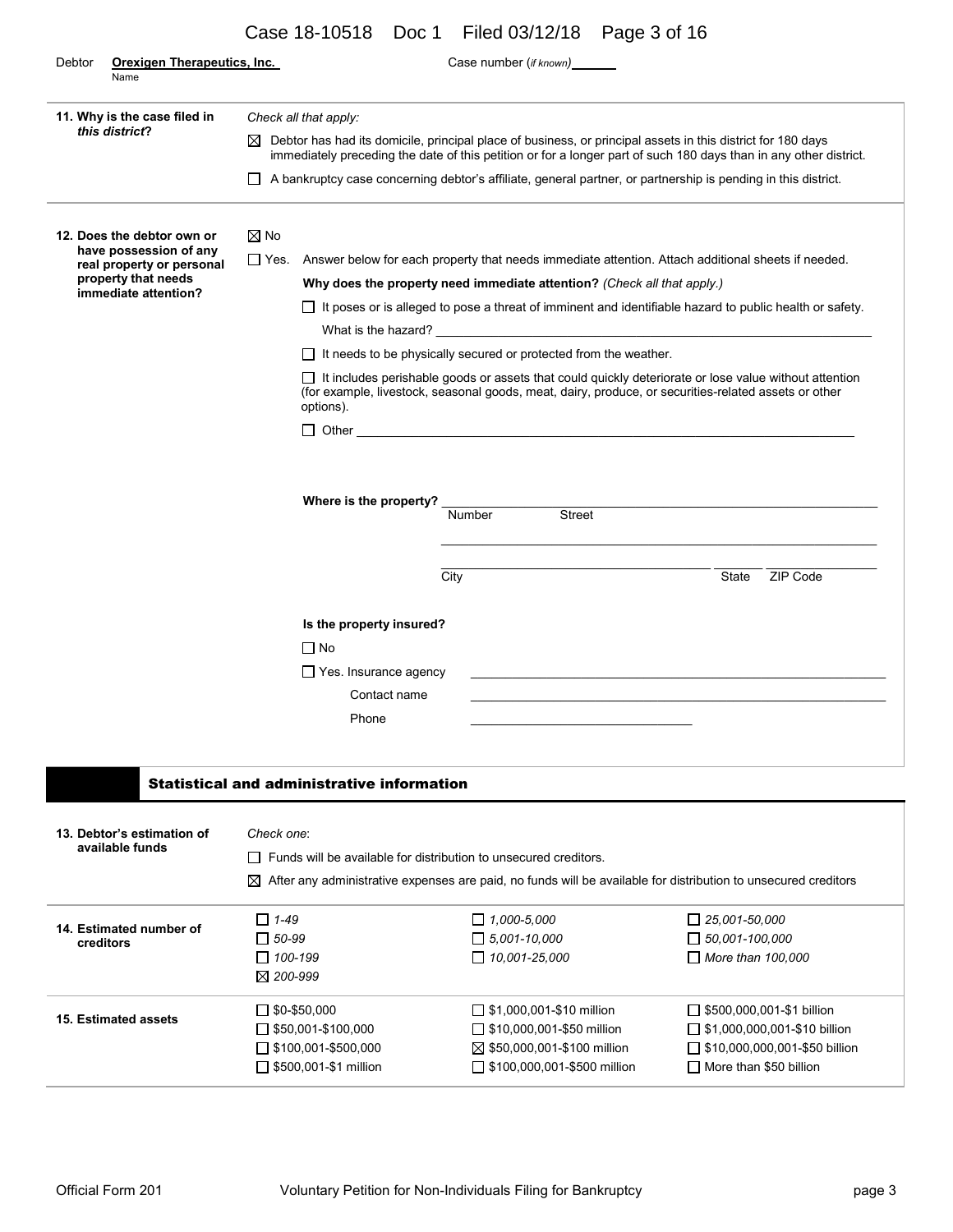# Case 18-10518 Doc 1 Filed 03/12/18 Page 4 of 16

| Orexigen Therapeutics, inc.<br>Debtor<br>Nama                                                                                           |   |                                                                                                                                                           | Case number (if inown)      |                                                                                                                                      |                                                                                                                                                                                                                            |
|-----------------------------------------------------------------------------------------------------------------------------------------|---|-----------------------------------------------------------------------------------------------------------------------------------------------------------|-----------------------------|--------------------------------------------------------------------------------------------------------------------------------------|----------------------------------------------------------------------------------------------------------------------------------------------------------------------------------------------------------------------------|
| 16. Estimated liabilities                                                                                                               |   | $\Box$ \$0-\$60,000<br>□ \$50,001-\$100,000<br>[ \$100,001-\$500,000<br>□ \$500,001-\$1 million<br><b>Request for Relief, Declaration, and Signatures</b> |                             | $\Box$ \$1,000,001-\$10 million<br>$\Box$ \$10,000,001-\$50 million<br>□ \$50,000,001-\$100 million<br>⊠ \$100,000,001-\$600 million | $\Box$ \$600,000,001-\$1 billion<br>S1,000,000,001-810 billion<br>□ \$10,000,000,001-\$50 billion<br>More than \$50 billion                                                                                                |
| WARNING -- Bankruptcy fraud is a serious orime. Making a false statement in connection with a bankruptcy case can result in fines up to |   |                                                                                                                                                           |                             | \$500,000 or imprisonment for up to 20 years, or both. 18 U.S.C. §§ 152, 1341, 1519, and 3571.                                       |                                                                                                                                                                                                                            |
| 17. Declaration and signature of<br>authorized representative of<br>debtor                                                              |   | petition.<br>and correct.                                                                                                                                 |                             | I have been authorized to file this petition on behalf of the debtor.                                                                | The debtor requests relief in accordance with the chapter of title 11, United States Code, specified in this<br>I have examined the information in this petition and have a reasonable belief that the information is true |
|                                                                                                                                         | x | Executed on _<br>Bignature of authorized representative of debtor                                                                                         | 3/12/2018<br>MM / DD / YYYY | I declare under penalty of perjury that the foregoing is true and correct.<br>Printed name                                           | Michael A. Narachi.                                                                                                                                                                                                        |
| 18. Signature of attorney                                                                                                               | x | Title President and Chief Executive Officer<br>/s/ Robert J. Dehney<br>Signature of attorney for debter<br>Robert J. Dehney<br>Printed name               |                             |                                                                                                                                      | Date 3/12/2018<br>MM / DD / YYYY                                                                                                                                                                                           |
|                                                                                                                                         |   | Morris Nichols Arsht & Tunnoll LLP<br>Firm name<br>1201 North Market Street, 16 <sup>th</sup> Floor, P.O. Box 1347<br>Number Struct<br>Wilmington         |                             |                                                                                                                                      | Delaware<br><u> 19899-1347</u><br>State<br>ZIP Code                                                                                                                                                                        |
|                                                                                                                                         |   | (302) 658-0200<br>Contact phone<br><u>No. 3578</u><br>Bar numbor                                                                                          |                             |                                                                                                                                      | <u>rdehnev@mnet.com</u><br>Email address<br>DE<br><b>Btalo</b>                                                                                                                                                             |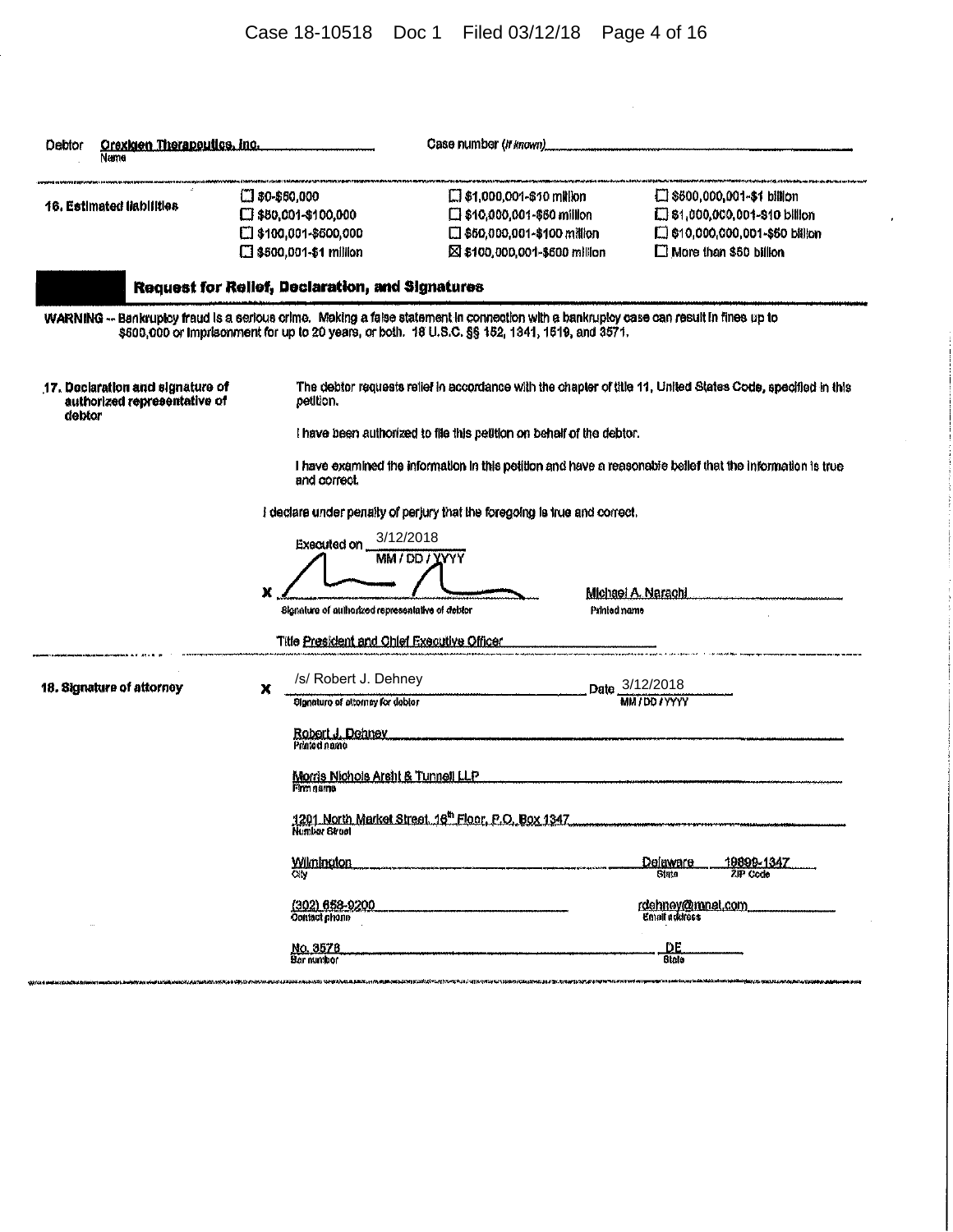Case 18-10518 Doc 1 Filed 03/12/18 Page 5 of 16

Official Form 201A (12/15)

*[If debtor is required to file periodic reports (e.g., forms 10K and 10Q) with the Securities and Exchange Commission pursuant to Section 13 or 15(d) of the Securities Exchange Act of 1934 and is requesting relief under chapter 11 of the Bankruptcy Code, this Exhibit "A" shall be completed and attached to the petition.]*

#### **UNITED STATES BANKRUPTCY COURT DISTRICT OF DELAWARE**

**----------------------------------------------------------------x**

**In re**

**Orexigen Therapeutics, Inc., Case No.** Case No.

**Chapter 11**

**Debtor.<sup>1</sup>**

**----------------------------------------------------------------x**

### **Attachment to Voluntary Petition for Non-Individuals Filing for Bankruptcy under Chapter 11**

1. If any of the debtor's securities are registered under Section 12 of the Securities Exchange Act of 1934, the SEC file number is 001-33415.

2. The following financial data is the latest available information and refers to the debtor's condition on November 30, 2017.

a. Total assets  $\qquad \qquad$  265,100,000

b. Total debts (including debts listed in 2.c., below) \$ 226,400,000

c. Debt securities held by more than 500 holders

|         |         |           |   |              |    |                                                                                                                                                                                                                                           | Approximate<br>number of<br>holders: |
|---------|---------|-----------|---|--------------|----|-------------------------------------------------------------------------------------------------------------------------------------------------------------------------------------------------------------------------------------------|--------------------------------------|
| secured |         | unsecured |   | subordinated | S  |                                                                                                                                                                                                                                           |                                      |
| secured |         | unsecured | П | subordinated | S  |                                                                                                                                                                                                                                           |                                      |
| secured |         | unsecured | Г | subordinated | S  |                                                                                                                                                                                                                                           |                                      |
| secured | $\perp$ | unsecured | Г | subordinated | \$ |                                                                                                                                                                                                                                           |                                      |
| secured |         | unsecured | Г | subordinated | \$ |                                                                                                                                                                                                                                           |                                      |
|         |         | $\cdots$  |   |              |    | $\overline{a}$ and and $\overline{a}$ is the second to the second to the second to the second to the second to the second to the second to the second to the second to the second to the second to the second to the second to the second | $\cdots$                             |

d. Number of shares of preferred stock 10,000,000 authorized, 219,994 outstanding e. Number of shares common stock 300,000,000 authorized; 18,887,033 outstanding

Comments, if any: None of the Debtor's securities are held by more than 500 holders

3. Brief description of debtor's business: The Debtor is Biopharmaceutical Company focused on the treatment of obesity.

<sup>&</sup>lt;sup>1</sup> The last four digits of the Debtor's federal tax identification number are 8822. The Debtor's mailing address for purposes of this Chapter 11 Case is 3344 North Torrey Pines Court, Suite 200, La Jolla, CA 92037.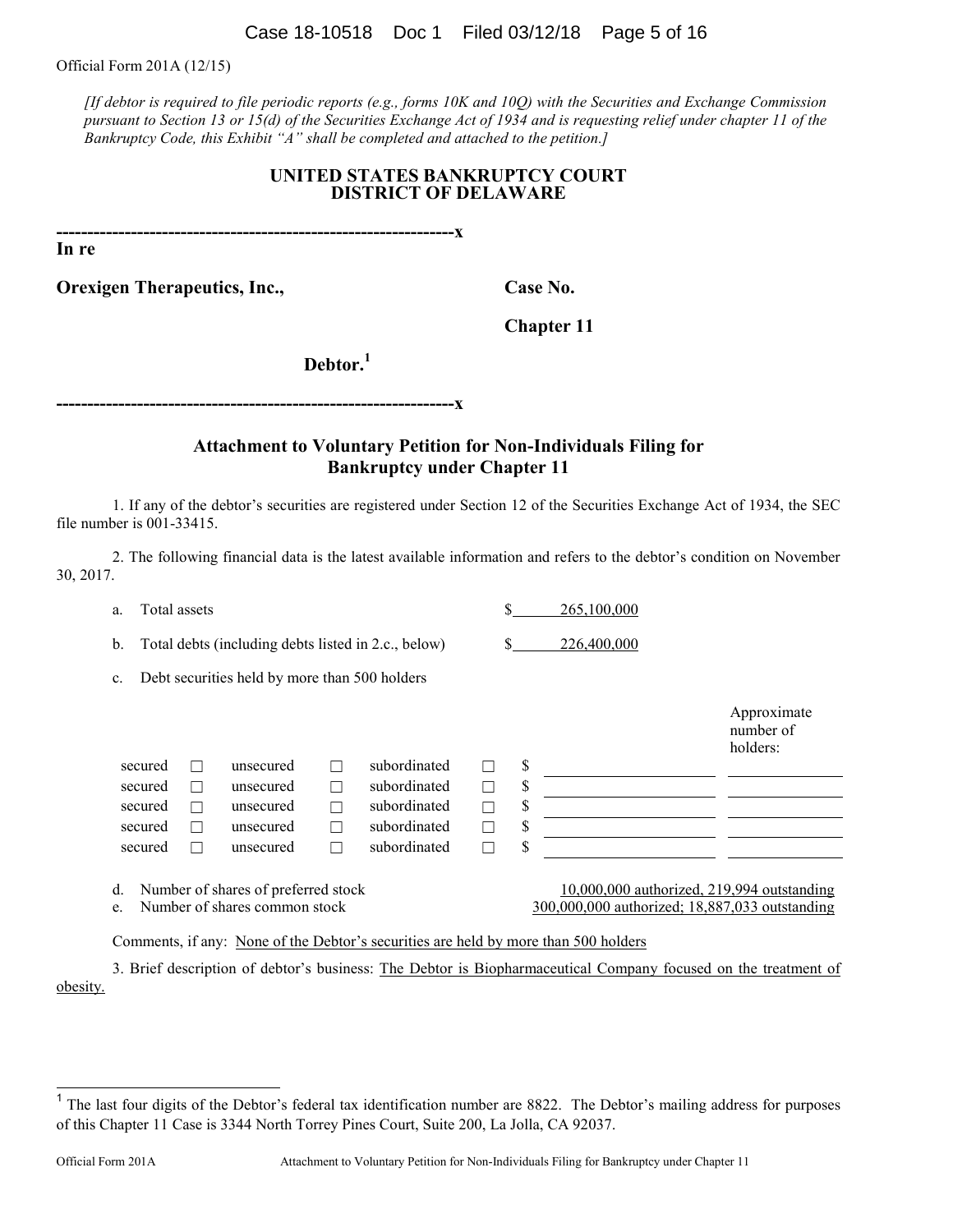4. List the names of any person who directly or indirectly owns, controls, or holds, with power to vote, 5% or more of the voting securities of debtor:

The Baupost Group, L.L.C. GLG LLC Domain Associates, L.L.C.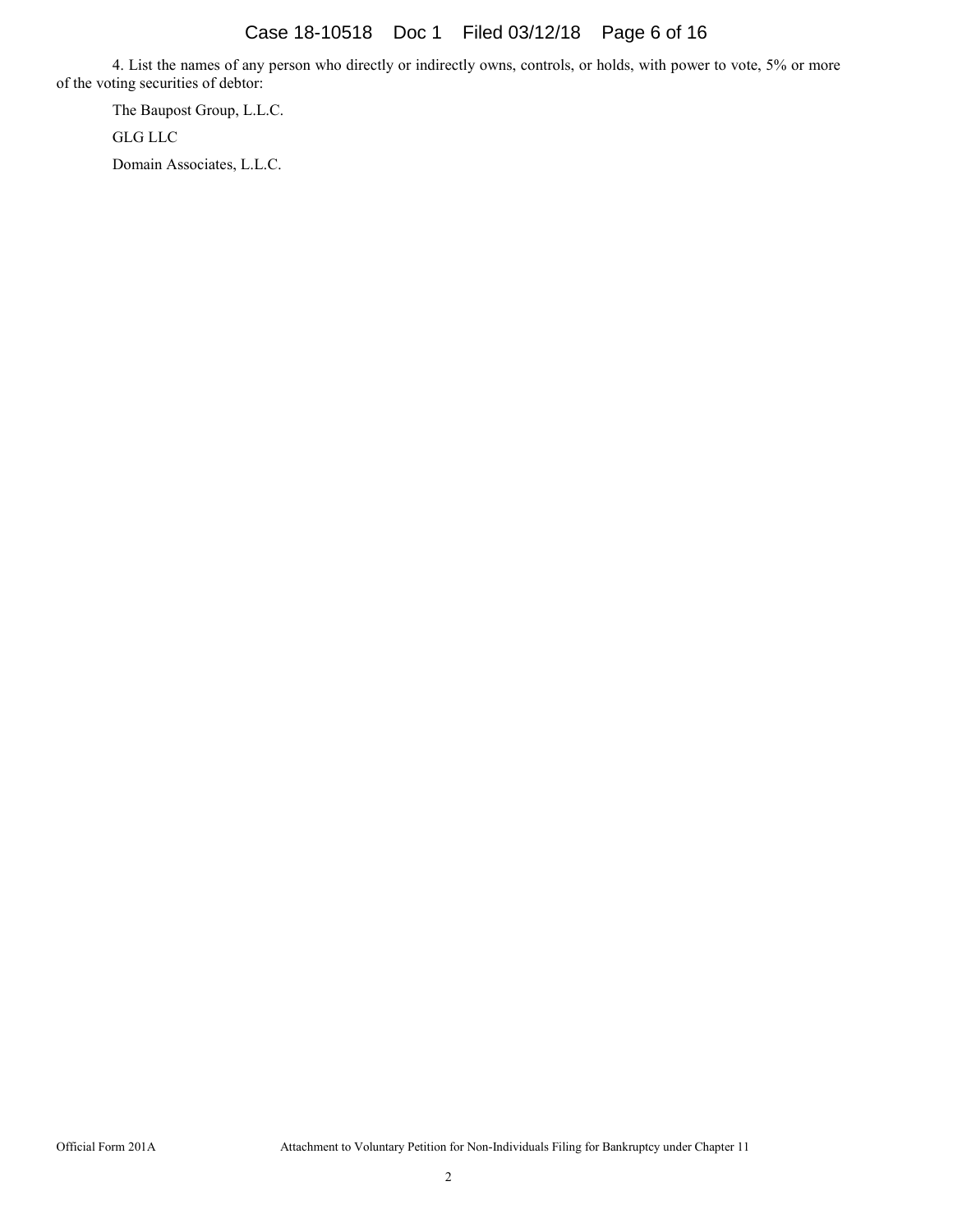### **PROPOSED RESOLUTIONS FOR THE BOARD OF DIRECTORS (the "Board") OF OREXIGEN THERAPEUTICS, INC. (the "Company")**

#### **Authorization of Chapter 11 Restructuring**

**WHEREAS**, the Board has reviewed and considered, among other things, the financial condition of the Company on the date hereof; and

**WHEREAS**, the Board has received, reviewed, and considered the recommendations of the management of the Company and the Company's legal and other advisors as to the relative risks and benefits of pursuing a bankruptcy case under the provisions of title 11 of the United States Code (the "Bankruptcy Code").

**NOW, THEREFORE, BE IT RESOLVED**, that in the judgment of the Board, it is desirable and in the best interests of the Company and its equity, the creditors of the Company, and other interested parties that a voluntary petition (the "Petition") be filed by the Company under the provisions of Chapter 11 of the Bankruptcy Code to implement a restructuring or sale of the Company; and it is

**FURTHER RESOLVED**, that any Officer be, and each hereby is, authorized and directed on behalf of the Company to execute and verify the Petition in the name of the Company under Chapter 11 of the Bankruptcy Code and to cause the same to be filed in the United States Bankruptcy Court for the District of Delaware (the "Chapter 11 Case") in such form and at such time as the Officer executing the Petition on behalf of the Company shall determine, such determination to be conclusively evidenced by the execution thereof by such Officer; and it is

**FURTHER RESOLVED**, that the retention of the law firm of Hogan Lovells US LLP ("Hogan Lovells"), to represent the Company as general bankruptcy counsel on the terms set forth in its engagement letter with the Company and to represent and assist the Company in preparing and filing the Petition and related forms, schedules, lists, statements and other papers or documents is hereby approved, adopted, ratified and confirmed in all respects; and in connection therewith, any Officer, and each of them, acting either individually or jointly, are hereby authorized, empowered, and directed, in the name and on behalf of the Company, to execute appropriate retention agreements, pay appropriate retainers prior to and immediately upon the filing of the Chapter 11 Case, and cause to be filed an appropriate application for authority to retain the services of Hogan Lovells; and it is

**FURTHER RESOLVED**, that the retention of the law firm of Morris, Nichols, Arsht & Tunnell LLP ("Morris Nichols"), to represent the Company as general bankruptcy co-counsel and Delaware bankruptcy counsel on the terms set forth in its engagement letter with the Company and to represent and assist the Company in preparing and filing the Petition and related forms, schedules, lists, statements and other papers or documents is hereby approved, adopted, ratified and confirmed in all respects; and in connection therewith, any Officer, and each of them, acting either individually or jointly, are hereby authorized, empowered, and directed, in the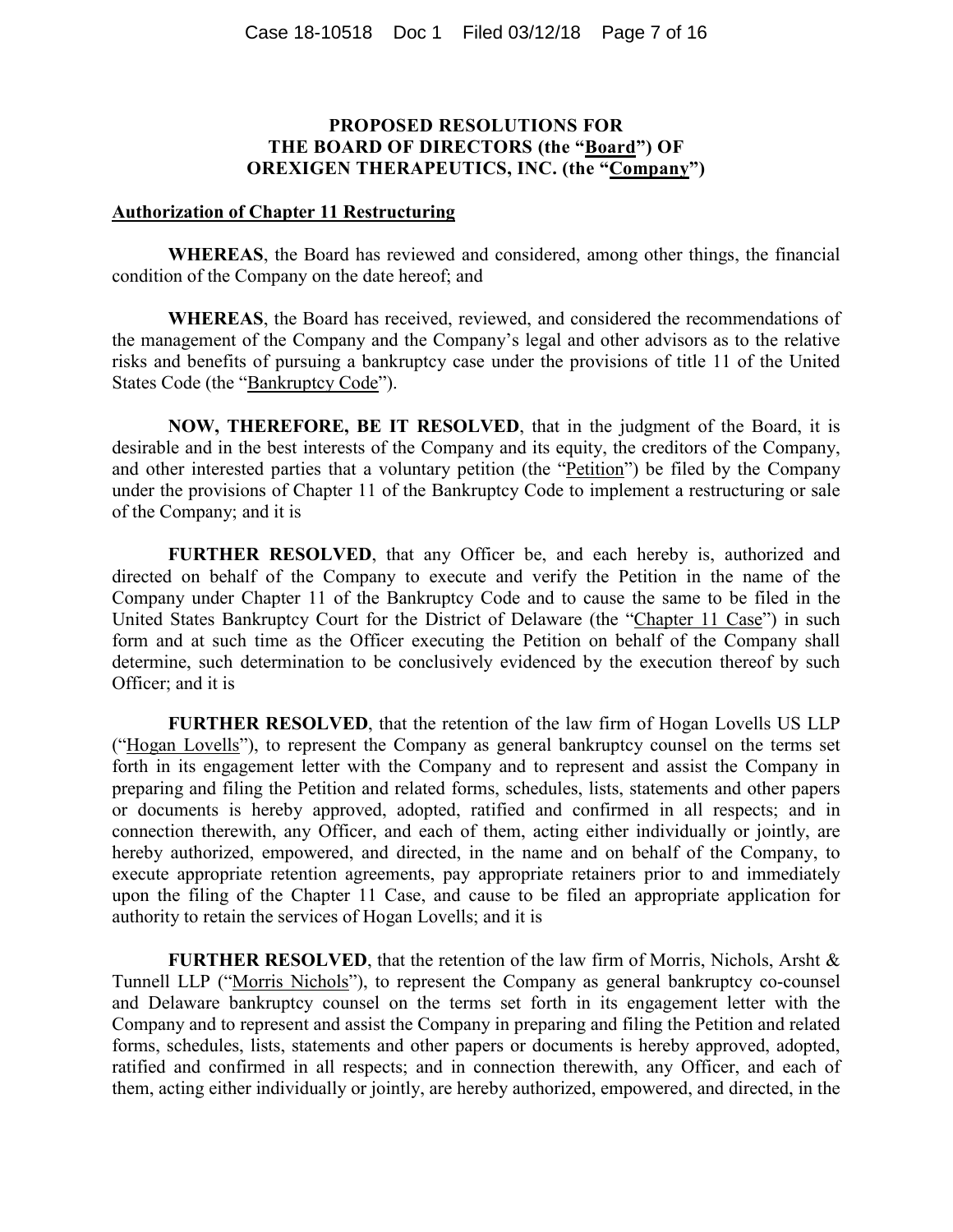name and on behalf of the Company, to execute appropriate retention agreements, pay appropriate retainers prior to and immediately upon the filing of the Chapter 11 Case, and cause to be filed an appropriate application for authority to retain the services of Morris Nichols; and it is

**FURTHER RESOLVED**, that the retention of Ernst and Young LLP (" $EY$ "), to provide the Company with financial advisory services on the terms set forth in its engagement letter between EY and the Company, is hereby approved, adopted, ratified and confirmed in all respects; and in connection therewith, any Officer, and each of them, acting either individually or jointly, are hereby authorized, empowered, and directed, in the name and on behalf of the Company, to execute appropriate retention agreements, pay appropriate retainers prior to and immediately upon the filing of the Chapter 11 Case, and cause to be filed an appropriate application for authority to retain the services of EY; and it is

**FURTHER RESOLVED**, that the retention of Perella Weinberg Partners ("PWP"), to provide the Company with investment banking services on the terms set forth in its engagement letter between PWP and the Company, is hereby approved, adopted, ratified and confirmed in all respects; and in connection therewith, any Officer, and each of them, acting either individually or jointly, are hereby authorized, empowered, and directed, in the name and on behalf of the Company, to execute appropriate retention agreements, pay appropriate retainers prior to and immediately upon the filing of the Chapter 11 Case, and cause to be filed an appropriate application for authority to retain the services of PWP; and it is

**FURTHER RESOLVED**, that the retention of Kurtzman Carson Consultants LLC ("KCC"), as notice, claims and balloting agent in connection with the Chapter 11 Case is hereby approved, adopted, ratified and confirmed in all respects; and in connection therewith, any Officer, and each of them, acting either individually or jointly, are hereby authorized, empowered, and directed, in the name and on behalf of the Company, to execute appropriate retention agreements, pay appropriate retainers prior to and immediately upon the filing of the Chapter 11 Case, and cause to be filed an appropriate application for authority to retain the services of KCC; and it is

**FURTHER RESOLVED**, that in connection with the Chapter 11 Case, the Board authorizes and approves the execution, delivery and performance of that certain loan and security agreement (the "DIP Facility") among the Company, as borrower, Wilmington Trust, N.A., as DIP Administrative Agent, and the DIP Lenders party thereto, as lenders, substantially on the terms of the draft loan and security agreement, which has been provided to the Board, and with such changes as the Officers or any of them executing the same shall approve, and any other agreements, consents, certificates, amendments, assignments and instruments in connection therewith (together with the DIP Facility, the "DIP Loan Documents"), and (b) the Officers or any one of them shall be, and hereby are, authorized and empowered, in the name and on behalf of the Company, to negotiate, execute, deliver, and perform or cause the performance of the DIP Loan Documents, as such Officers or any one of them executing the same considers necessary, appropriate, proper, or desirable to effectuate the transactions contemplated by the DIP Loan Documents and other arrangements necessary, appropriate, proper, or desirable in the interest of the Company in connection with the Chapter 11 Case, such determination to be conclusively evidenced by such execution or taking of such action; and it is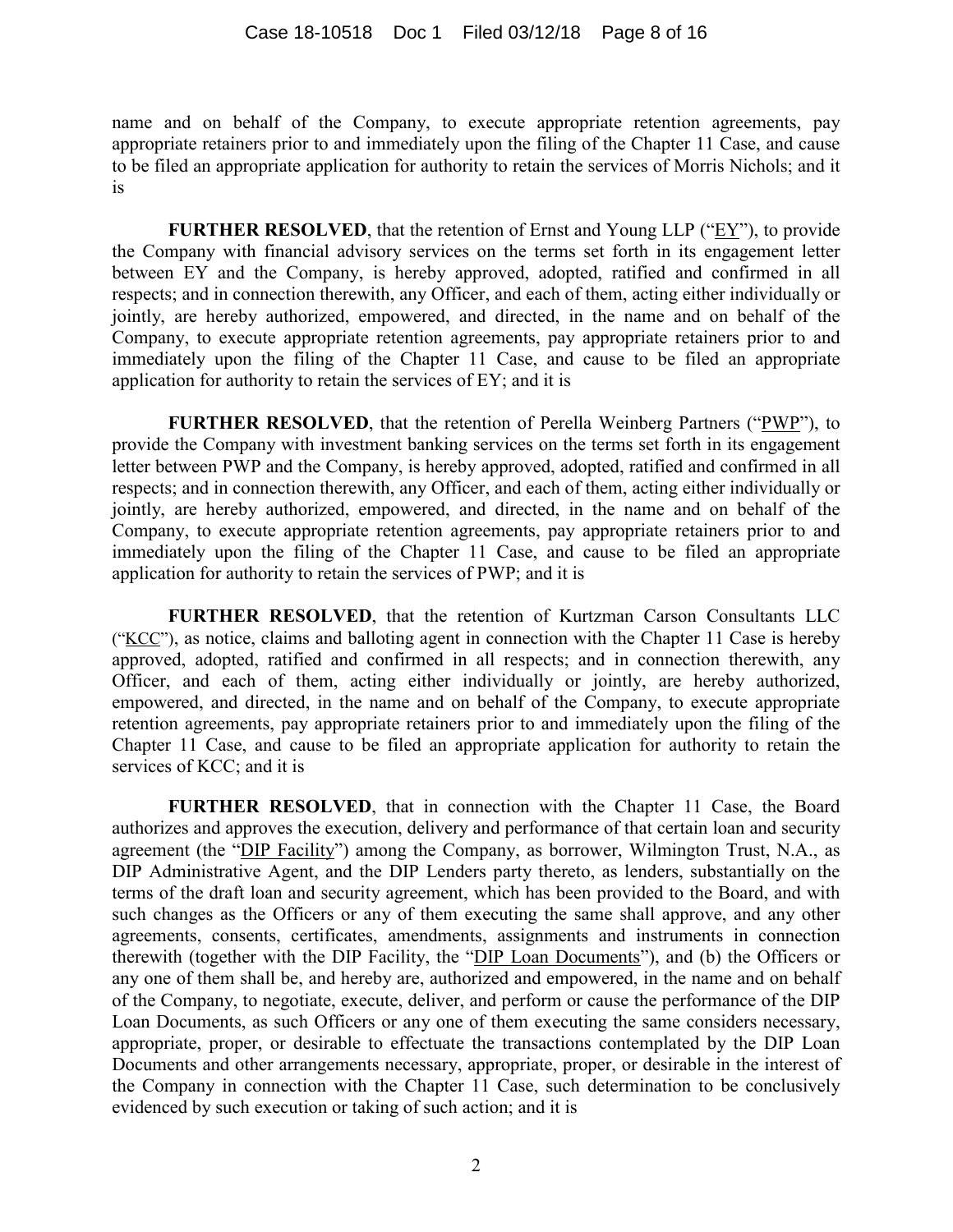**FURTHER RESOLVED**, that the Officers or any one of them be, and each hereby is, authorized to execute, deliver and file or cause to be executed, delivered and filed (or direct others to do so on their behalf as provided herein) all documents determined by any Officer to be necessary or appropriate, including, without limitation, all petitions, affidavits, schedules, motions, lists, applications, pleadings and other papers, and to take any and all other actions which he or she determines to be necessary and proper in connection with the Chapter 11 Case, such determination to be conclusively evidenced by the execution, delivery or filing thereof or the taking of any such other action by such Officer; and it is

**FURTHER RESOLVED**, that all acts lawfully done or actions lawfully taken by any Officers or other agent of the Company (i) to seek relief under Chapter 11 of the Bankruptcy Code or in connection with the Chapter 11 Case, or (ii) in connection with the DIP Loan Documents, be, and hereby are, adopted, ratified, confirmed and approved in all respects as the acts and deeds of the Company; and it is

**FURTHER RESOLVED**, that the Officers or any one of them be, and each hereby is, authorized and empowered to prepare, execute and deliver for and on behalf of the Company (as a debtor and debtor in possession, as applicable), and to cause the Company to perform its obligations under, such agreements, instruments, certificates and any and all other documents and amendments or other modifications necessary or appropriate to facilitate the transactions contemplated by the foregoing resolutions, including, without limitation, (i) as may be contemplated by the DIP Loan Documents, (ii) as otherwise may be determined to be necessary or appropriate by such Officer in connection with the transactions contemplated by the DIP Loan Documents and the exercise or performance by the Company of its rights or obligations thereunder, or (iii) as may be determined to be necessary or appropriate by such Officer in connection with the conduct of the Chapter 11 Case, including, without limitation, any disclosure statement and/or other plan documents, containing such provisions, terms, conditions, covenants, warranties and representations as may be determined to be necessary or appropriate by the Officer or Officers so acting, such determination to be conclusively evidenced by the execution thereof by such Officer; and it is

**FURTHER RESOLVED**, that the Officers or any one of them be, and each hereby is, authorized and empowered to engage such further accountants, counsel, consultants or advisors and to do such other acts and things as may be determined to be necessary or appropriate by the Officer or Officers so acting in order to fully effectuate the purpose and intent of the foregoing resolutions and to accomplish the transactions contemplated thereby, such determination to be conclusively evidenced by the retention or taking of any such action by such Officer; and it is

**FURTHER RESOLVED**, that all of the acts and transactions relating to matters contemplated by the foregoing resolutions, which acts and transactions would have been authorized and approved by the foregoing resolutions except that such acts and transactions were taken prior to the adoption of such resolutions, be, and they hereby are, in all respects adopted, confirmed, approved, and ratified.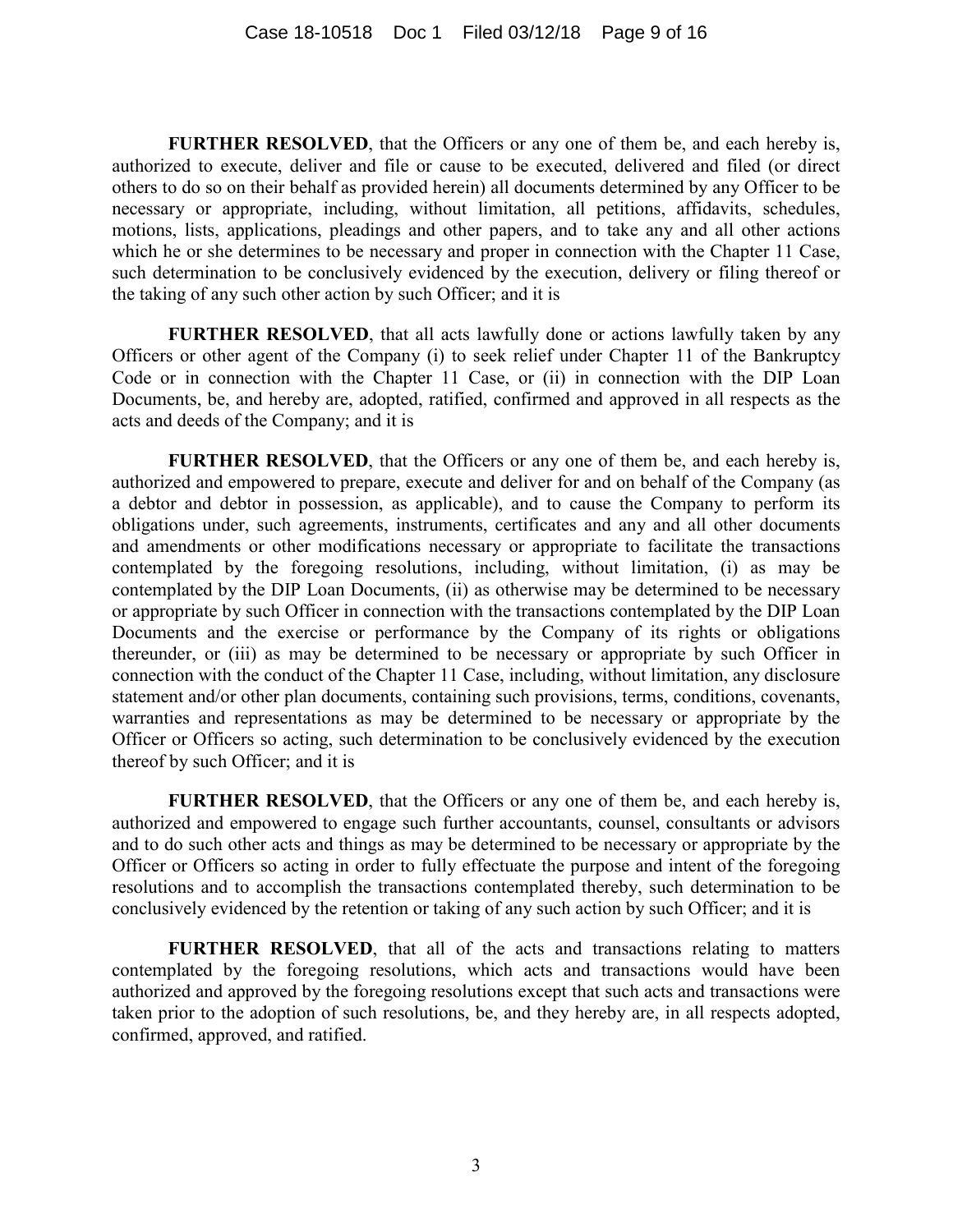Case 18-10518 Doc 1 Filed 03/12/18 Page 10 of 16

IN WITNESS WHEREOF, the undersigned has signed this Certificate as to 12 March

 $\ddot{\phantom{a}}$ 

 $\sim$ 

 $\sim$ 

 $\sim$ 

 $\sim$ 

Thomas P. Lynch<br>Thomas P. Lynch<br>EVD Chios Administrative Officer

EVP, Chief Administrative Officer, General Counsel and Secretary

[Signature Page to Secretary Certificate]

Orexiggn Legal

 $\bar{\gamma}$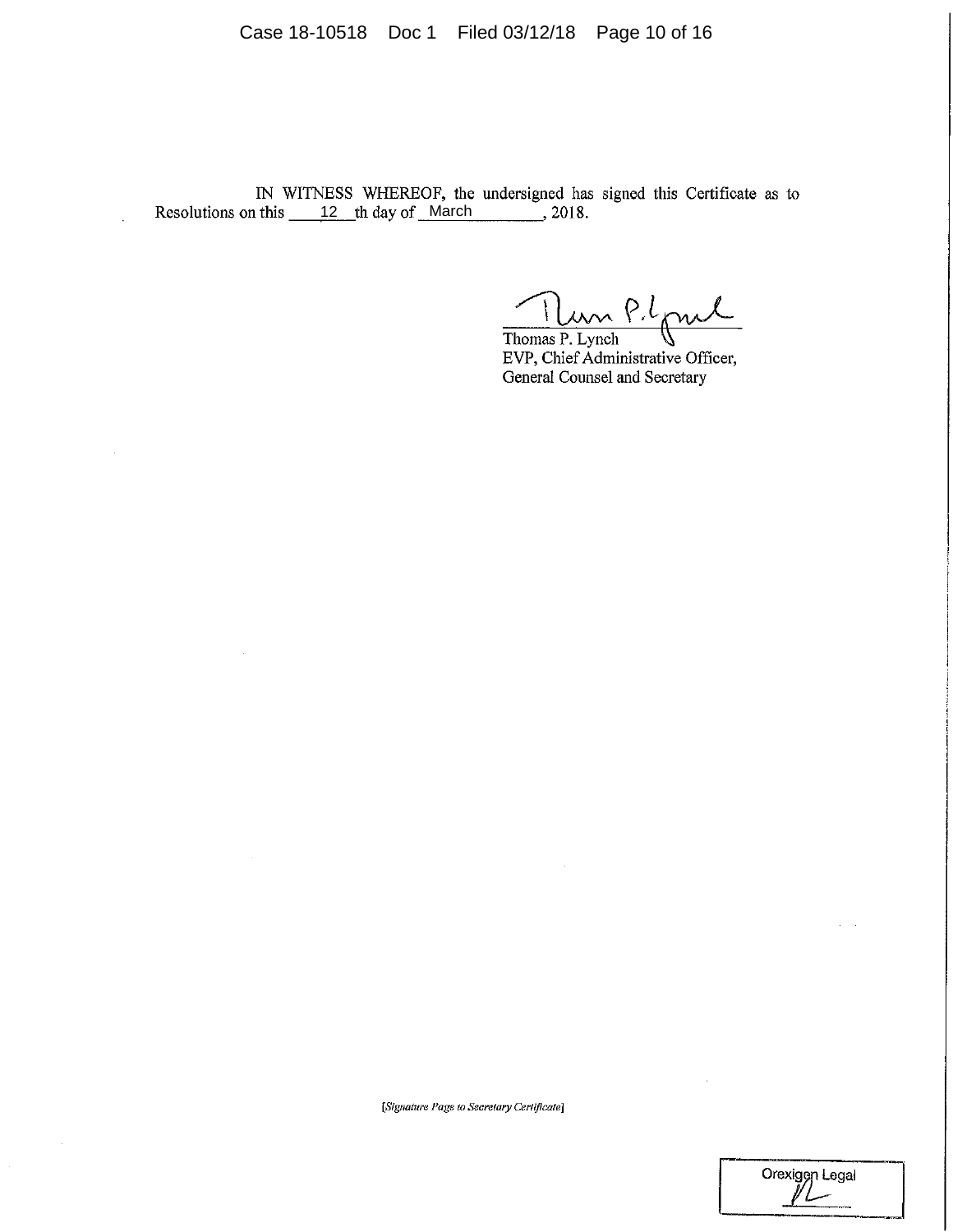### **IN THE UNITED STATES BANKRUPTCY COURT FOR THE DISTRICT OF DELAWARE**

In re

Chapter 11

Orexigen Therapeutics, Inc.,

Case No.: 18-<sup>1</sup>

 $Dektor.<sup>1</sup>$ 

## **CORPORATE OWNERSHIP STATEMENT PURSUANT TO FEDERAL RULE OF BANKRUPTCY PROCEDURE 1007(A)(1)**

Pursuant to Federal Rule of Bankruptcy Procedure 1007(a)(1), the following are

corporations, other than a governmental unit, that directly or indirectly own 10% or more

of any class of the Debtor's outstanding equity interests.

| <b>Orexigen Therapeutics, Inc.</b>               |                                                     |                                                                  |  |  |  |  |  |
|--------------------------------------------------|-----------------------------------------------------|------------------------------------------------------------------|--|--|--|--|--|
| <b>SHAREHOLDER/MEMBERSHIP</b><br><b>INTEREST</b> | <b>NATURE OF</b><br><b>INTERESTS</b><br><b>HELD</b> | <b>APPROXIMATE</b><br><b>PERCENTAGE OF</b><br><b>SHARES HELD</b> |  |  |  |  |  |
| The Baupost Group, L.L.C.                        | Common Stock                                        | 11.8%                                                            |  |  |  |  |  |

<sup>&</sup>lt;sup>1</sup> The last four digits of the Debtor's federal tax identification number are 8822. The Debtor's mailing address for purposes of this Chapter 11 Case is 3344 North Torrey Pines Court, Suite 200, La Jolla, CA, 92037.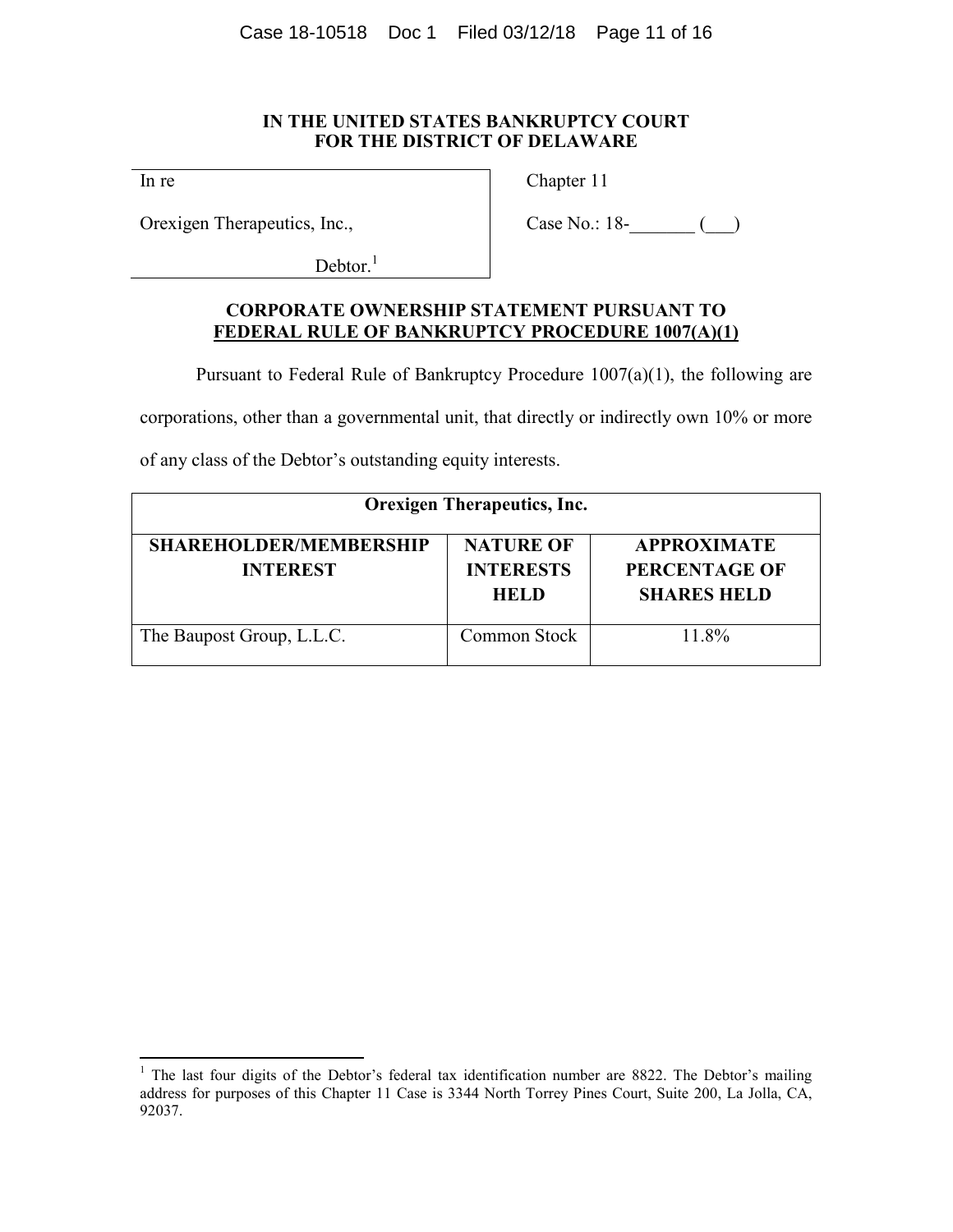| <del>ישע <i>ובי</i>ום נכונות החיים של פיטושיים שפו</del>               | 16 |
|------------------------------------------------------------------------|----|
| Debtor Name Orexigen Therapoutics. inc.                                |    |
| United States Bankruptcy Court for the District of Delaware<br>(State) |    |
| Case number (if known) ______                                          |    |

# Official Form 202

# **Declaration under Penalty of Perjury for Non-Individual Debtors**

An individual who is authorized to act on behalf of a non-individual debtor, such as a corporation or partnership, must sign and submit this form for the schedules of assets and liabilities, any other document that requires a declaration that is not included In the document, and any amendments of those documents. This form must state the individual's position or relationship to the debtor, the identity of the document, and the date. Bankruptcy Rules 1008 and 9011.

WARNING -- Bankruptcy fraud is a serious crime. Making a false statement, concealing property, or obtaining money or property by fraud in connection with a bankruptcy case can result in fines up to \$500,000 or imprisonment for up to 20 years, or both. 18 U.S.C. §§ 152, 1341, 1519, and 3571.

#### **Declaration and signature**

I am the president, another officer, or an authorized agent of the corporation; a member or an authorized agent of the partnership; or another individual serving as a representative of the debtor in this case.

I have examined the information in the documents checked below and I have a reasonable belief that the information is true and correct.

Schadule A/B: Assets-Real and Personal Property (Official Form 206A/B)

Schedule D: Creditors Who Have Claims Secured by Property (Official Form 206D)

[7] Schedule E/F: Creditors Who Have Unsecured Claims Official Form 206E/F)

[] Schedule G: Executory Contracts and Unexpired Leases (Official Form 208G)

[ Schedule H: Codebtors (Official Forms 206H)

□ Summary of Assets and Liabilities for Non-Individuals (Official Form 206Sum)

Amended Schedule

[X] Chapter 11 or Chapter 9 Cases: List of Creditors Who Have the 30 Largest Unsecured Claims and Are Not Insiders (Official Form 204)

⊠ Other document that requires a declaration: Creditor Matrix and Corporate Ownership Statement

declare under penalty of perjury that the foregoing is true and correl 3/12/2018 Executed on

MM/DD/YYYY

Signature of individual signing on behalf of debtor

**Michael A. Narachi** Printed name

President and Chief Executive Officer Position or relationship to debtor

Official Form 202

Declaration Under Penalty or Periury for Non-Individual Debtors

 $12$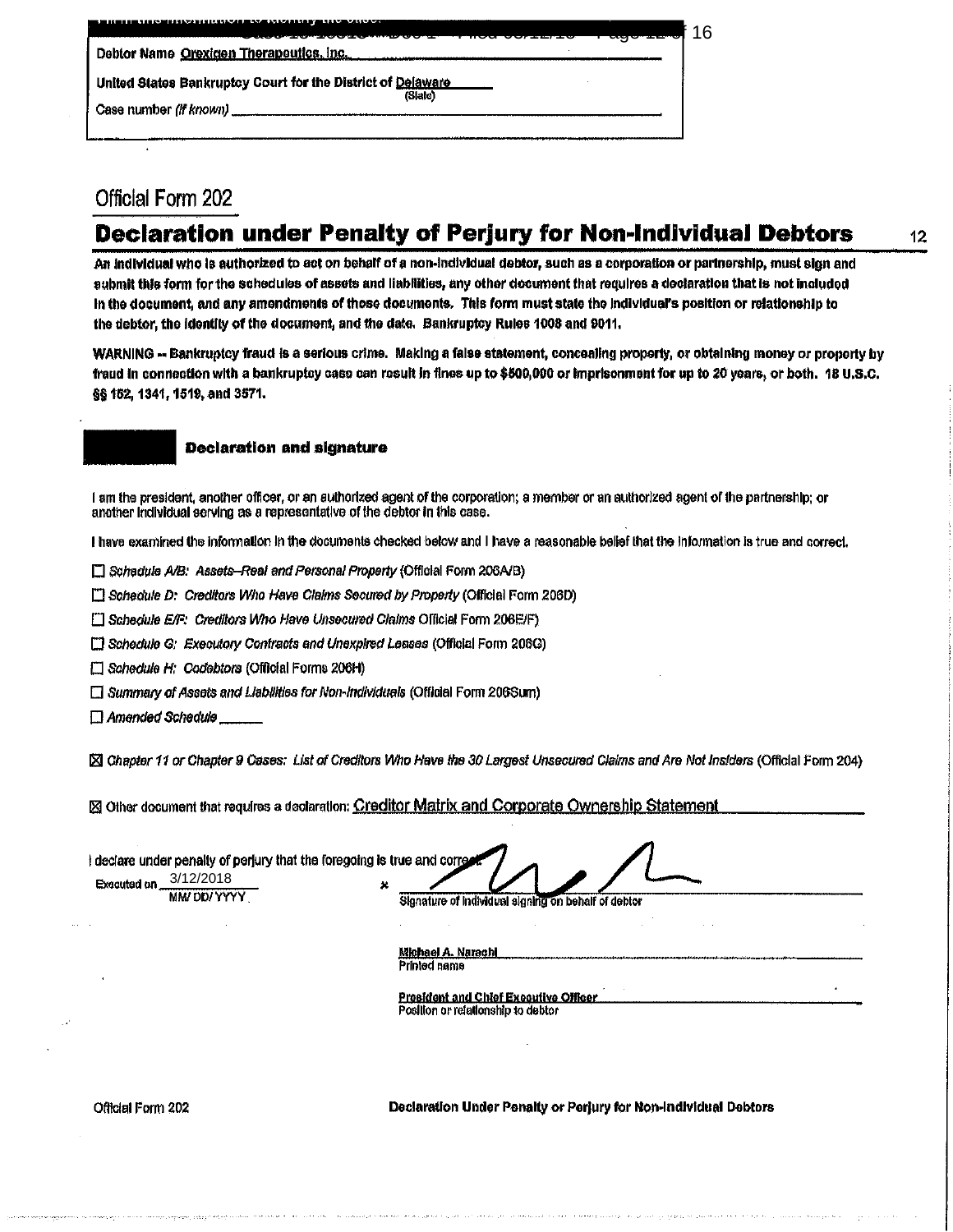Case 18-10518 Doc 1 Filed 03/12/18 Page 13 of 16

Name

Debtor **Orexigen Therapeutics, Inc. Case number (***if known***)** Case number (*if known*)

### **Fill in this information to identify the case:**

Debtor name **Orexigen Therapeutics**, Inc.

**United States Bankruptcy Court for the District of Delaware \_\_\_\_\_\_\_ (State)**

**Case number (If known):**

 $\Box$  Check if this is an amended filing

# Official Form 204

# **Chapter 11 or Chapter 9 Cases: List of Creditors Who Have the 30 Largest Unsecured Claims and Are Not Insiders 12/15**

**A list of creditors holding the 30 largest unsecured claims must be filed in a Chapter 11 or Chapter 9 case. Include claims which the debtor disputes. Do not include claims by any person or entity who is an** *insider,* **as defined in 11 U.S.C. § 101(31). Also, do not include claims by secured creditors, unless the unsecured claim resulting from inadequate collateral value places the creditor among the holders of the 30 largest unsecured claims.**

| Name of creditor and complete mailing<br>address, including zip code |                                                                                                                     | Name, telephone number, and email<br>address of creditor contact                                      | Nature of the claim<br>(for example, trade<br>debts, bank loans,<br>professional<br>services, and<br>government<br>contracts) | Indicate if<br>claim is<br>contingent,<br>unliquidate<br>d, or<br>disputed | Amount of unsecured claim<br>If the claim is fully unsecured, fill in<br>only unsecured claim amount. If claim<br>is partially secured, fill in total claim<br>amount and deduction for value of<br>collateral or setoff to calculate<br>unsecured claim. |                                         |                            |  |
|----------------------------------------------------------------------|---------------------------------------------------------------------------------------------------------------------|-------------------------------------------------------------------------------------------------------|-------------------------------------------------------------------------------------------------------------------------------|----------------------------------------------------------------------------|-----------------------------------------------------------------------------------------------------------------------------------------------------------------------------------------------------------------------------------------------------------|-----------------------------------------|----------------------------|--|
|                                                                      |                                                                                                                     |                                                                                                       |                                                                                                                               |                                                                            | Total claim. Deduction<br>if partially<br>secured                                                                                                                                                                                                         | for value of<br>collateral<br>or setoff | <b>Unsecure</b><br>d claim |  |
| 1                                                                    | <b>US Bank National Association</b><br>60 Livingston Avenue<br>St. Paul, MN 55107                                   | <b>Rick Prokosch</b><br>$(651)$ 466-6619<br>rick.prokosch@usbank.com                                  | <b>Indenture Trustee</b><br>to 2.75%<br>Convertible<br><b>Exchange Senior</b><br>Notes due 2020                               |                                                                            |                                                                                                                                                                                                                                                           |                                         | \$38,942.<br>000           |  |
| $\overline{2}$                                                       | <b>Wilmington National Trust</b><br>Association<br>1100 Market Street<br>Wilmington, DE 19890                       | W. Thomas Morris II<br>(302) 636-6432<br>TMorris@WilmingtonTrust.com                                  | <b>Indenture Trustee</b><br>to 2.75%<br>Convertible Senior<br>Notes due 2020                                                  |                                                                            |                                                                                                                                                                                                                                                           |                                         | \$25,343,<br>000           |  |
| 3                                                                    | VML, Inc.<br>303 2nd Street<br>North Tower, Suite 300<br>San Francisco, CA 94107                                    | Legal Department<br>Fax: (816) 817-1065                                                               | <b>Trade Debt</b>                                                                                                             |                                                                            |                                                                                                                                                                                                                                                           |                                         | \$13,903,<br>843           |  |
| 4                                                                    | McKesson Specialty Arizona, Inc.<br>PO Box 370<br>Chicago, IL 60693                                                 | McKesson Patient Relationship<br>Solutions<br>General Manager<br>Fax: (480) 663-4990                  | Savings Card<br>Adjudicator                                                                                                   |                                                                            |                                                                                                                                                                                                                                                           |                                         | \$7,500,0<br>00            |  |
| 5                                                                    | Cardinal Health 105, Inc.<br><b>Specialty Pharmaceutical Services</b><br>15 Ingram Boulevard<br>La Vergne, TN 37086 | Associate General Counsel<br>Fax: (614) 757-8919                                                      | <b>Title Model</b><br>Settlement                                                                                              |                                                                            |                                                                                                                                                                                                                                                           |                                         | \$5,541,4<br>34            |  |
| 6                                                                    | Young & Rubicam, Inc.<br>3 Columbus Circle<br>New York, NY 10019                                                    | Chief Financial Officer, Fax: (212) 537-<br>9371<br>VP, Legal & Corporate Affairs:<br>legal@yrgrp.com | <b>Trade Debt</b>                                                                                                             |                                                                            |                                                                                                                                                                                                                                                           |                                         | \$5,162,3<br>97            |  |
| 7                                                                    | <b>Inventiv Commercial Services</b><br>500 Atrium Drive<br>Somerset, NJ 08873                                       | <b>VCS General Counsel</b><br>President, Fax: (732) 537-4999                                          | <b>Trade Debt</b>                                                                                                             |                                                                            |                                                                                                                                                                                                                                                           |                                         | \$3,775,0<br>00            |  |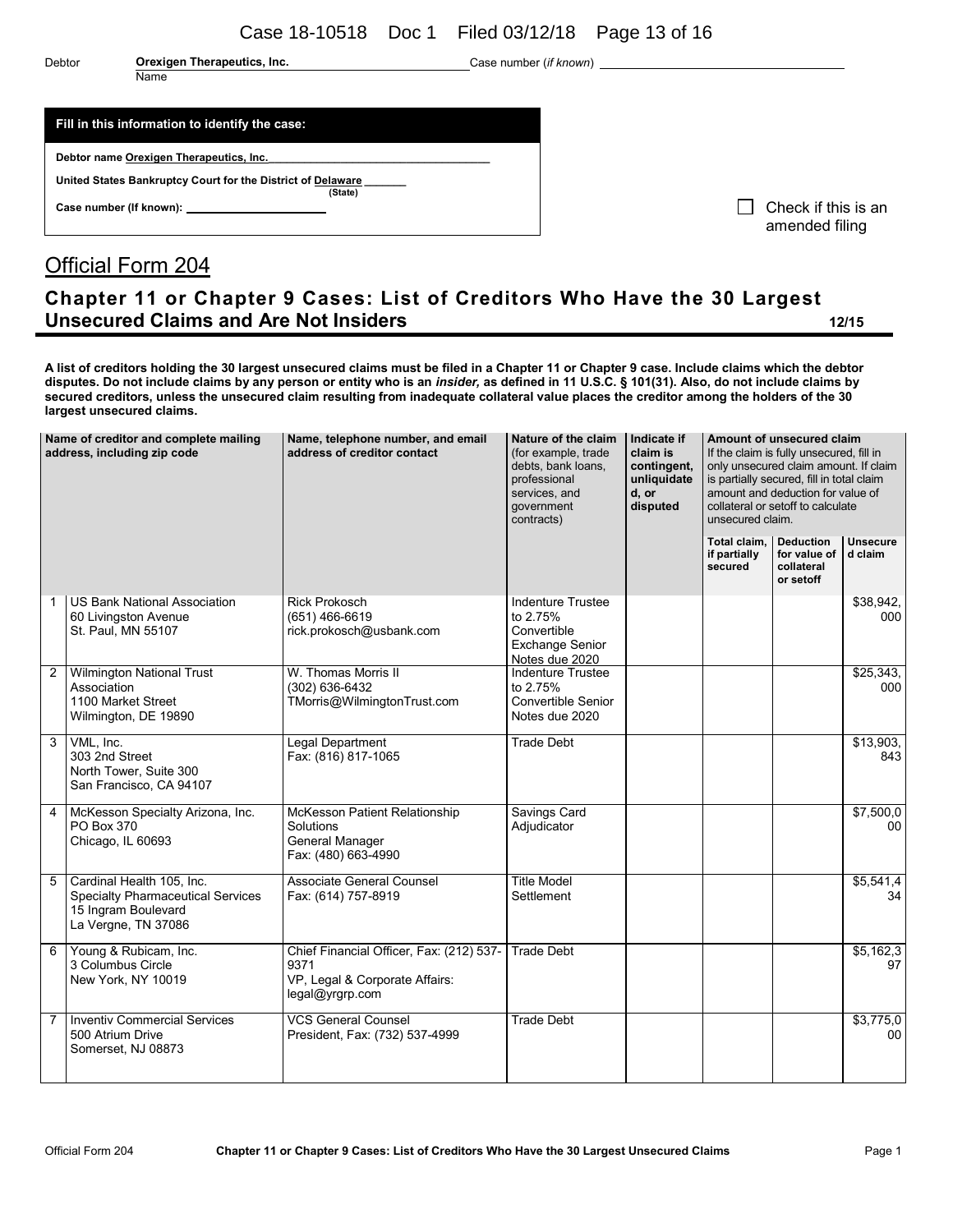# Case 18-10518 Doc 1 Filed 03/12/18 Page 14 of 16

Name

Debtor **Orexigen Therapeutics, Inc.** Case number (*if known*) **Case number** (*if known*)

| Name of creditor and complete mailing<br>address, including zip code |                                                                                                    | Name, telephone number, and email<br>address of creditor contact                   | Nature of the claim<br>(for example, trade<br>debts, bank loans,<br>professional<br>services, and<br>government<br>contracts) | Indicate if<br>claim is<br>contingent,<br>unliquidate<br>d, or<br>disputed | Amount of unsecured claim<br>If the claim is fully unsecured, fill in<br>only unsecured claim amount. If claim<br>is partially secured, fill in total claim<br>amount and deduction for value of<br>collateral or setoff to calculate<br>unsecured claim. |                                         |                            |  |
|----------------------------------------------------------------------|----------------------------------------------------------------------------------------------------|------------------------------------------------------------------------------------|-------------------------------------------------------------------------------------------------------------------------------|----------------------------------------------------------------------------|-----------------------------------------------------------------------------------------------------------------------------------------------------------------------------------------------------------------------------------------------------------|-----------------------------------------|----------------------------|--|
|                                                                      |                                                                                                    |                                                                                    |                                                                                                                               |                                                                            | <b>Total claim.</b> Deduction<br>if partially<br>secured                                                                                                                                                                                                  | for value of<br>collateral<br>or setoff | <b>Unsecure</b><br>d claim |  |
| 8                                                                    | Google, Inc.<br>488 Madison Avenue<br>4th floor<br>San Francisco, CA 94139                         | Legal Department<br>Company Fax: (653) 253-0001                                    | <b>Trade Debt</b>                                                                                                             |                                                                            |                                                                                                                                                                                                                                                           |                                         | \$925,643                  |  |
| 9                                                                    | <b>CVS Caremark</b><br>9501 E Shea Blvd. Road<br>Scottsdale, AZ 85260                              | Vice President, Manufacturer<br>Contracting, Law Department<br>Fax: (480) 314-8231 | MCO / PBM                                                                                                                     |                                                                            |                                                                                                                                                                                                                                                           |                                         | \$926,700                  |  |
|                                                                      | 10 McKesson Specialty Arizona, Inc.<br>PO Box 370<br>Chicago, IL 60693                             | General Manager<br>Fax: (480) 663-4990                                             | Wholesaler                                                                                                                    |                                                                            | \$822,481                                                                                                                                                                                                                                                 | \$822,481                               |                            |  |
|                                                                      | 11 Facebook<br>555 Madison Ave<br><b>Suite 1201</b><br>Chicago, IL 60693                           | egal Department<br>Company Phone: (650) 543-4800<br>legal@facebook.com             | <b>Trade Debt</b>                                                                                                             |                                                                            |                                                                                                                                                                                                                                                           |                                         | \$548,712                  |  |
|                                                                      | 12 Cardinal Health<br>7000 Cardinal Place<br>Dublin, OH 43017                                      | Vice President<br>Fax: (614) 757-8337                                              | Wholesaler                                                                                                                    |                                                                            | \$542,177                                                                                                                                                                                                                                                 | \$542,177                               |                            |  |
|                                                                      | 13 Oregon Health Science University<br>601 Union Street<br><b>Suite 4860</b><br>Portland, OR 97239 | Legal Department<br>Company Fax: (503) 494-4729                                    | Royalty                                                                                                                       |                                                                            |                                                                                                                                                                                                                                                           |                                         | \$476,000                  |  |
|                                                                      | 14 Abelson-Taylor<br>33 W. Monroe St.<br>Chicago, IL 60603                                         | Company Phone: (312) 894-5500<br>info@abelsontaylor.com                            | Trade Debt                                                                                                                    |                                                                            |                                                                                                                                                                                                                                                           |                                         | \$430,639                  |  |
|                                                                      | 15 Patheon, Inc.<br>2335 Oxford Avenue<br>Chicago, IL 60673                                        | General Counsel<br>Fax: (919) 474-2269                                             | Inventory /<br>Warehouse                                                                                                      |                                                                            |                                                                                                                                                                                                                                                           |                                         | \$289,189                  |  |
|                                                                      | 16 AmerisourceBergen Corporation<br>227 Washington St.<br>Conshohocken, PA 19428                   | <b>General Counsel</b><br>Fax: (610) 727-3608                                      | Wholesaler                                                                                                                    |                                                                            | \$199,578                                                                                                                                                                                                                                                 | \$199,578                               |                            |  |
|                                                                      | 17 Express Scripts<br>One Express Way<br>St. Louis, MO 63121                                       | <b>General Counsel</b><br>Fax: (800) 417-8163                                      | MCO / PBM                                                                                                                     |                                                                            |                                                                                                                                                                                                                                                           |                                         | \$177,954                  |  |
|                                                                      | 18 OptumRx, Inc.<br>19700 Von Karman<br>Irvine, CA 92614                                           | SVP, Contracting / Industry Relations<br>Fax: (714) 252-0420                       | MCO / PBM                                                                                                                     |                                                                            |                                                                                                                                                                                                                                                           |                                         | \$172,908                  |  |
|                                                                      | 19 Microsoft Online<br>PO Box 847543<br>Dallas, TX 75284-7543                                      | egal Department<br>Parent Company Fax: (425) 706-7329                              | Trade Debt                                                                                                                    |                                                                            |                                                                                                                                                                                                                                                           |                                         | \$97,236                   |  |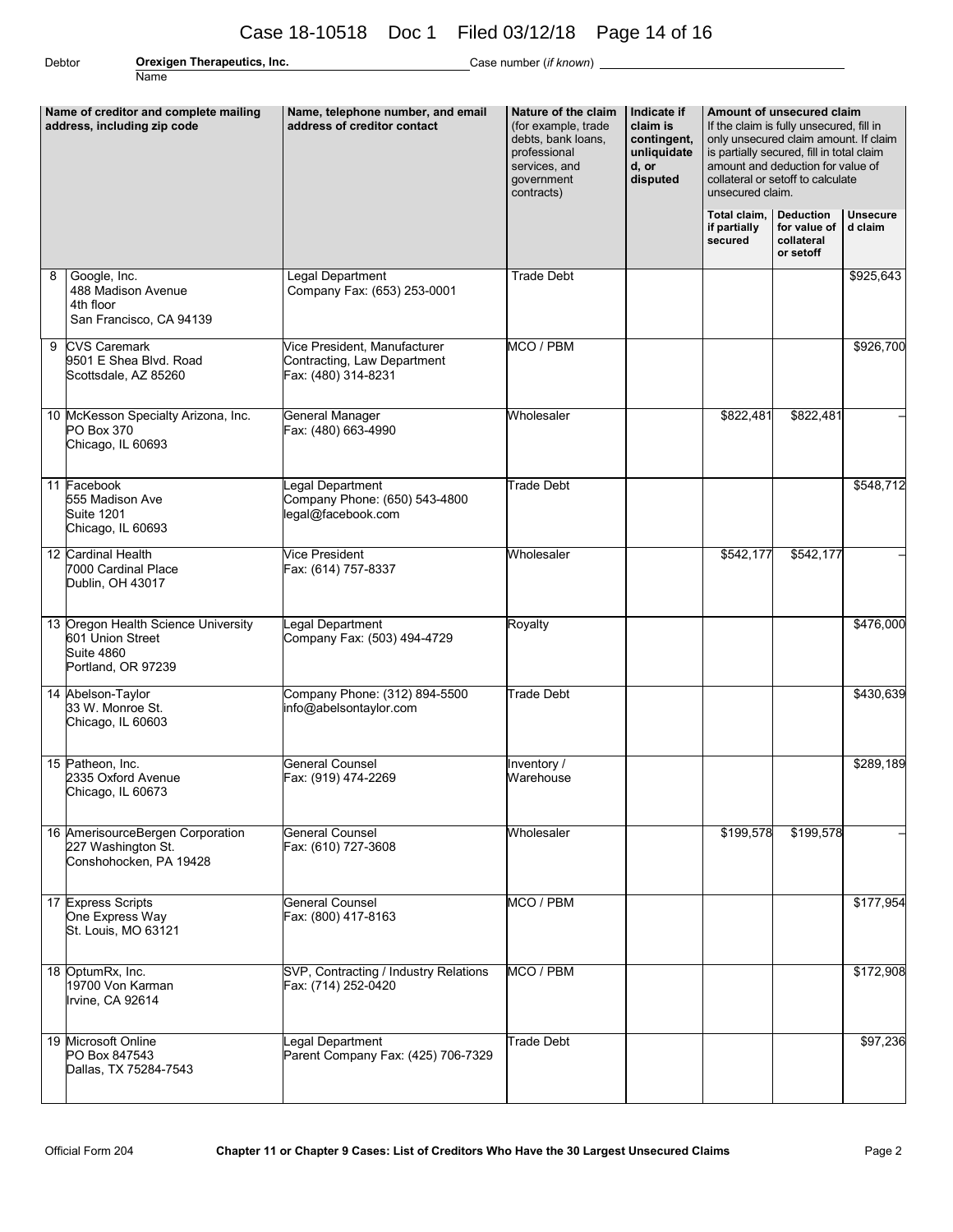# Case 18-10518 Doc 1 Filed 03/12/18 Page 15 of 16

Name

Debtor **Orexigen Therapeutics, Inc.** Case number (*if known*)

| Name of creditor and complete mailing<br>address, including zip code |                                                                                                                       | Name, telephone number, and email<br>address of creditor contact | Nature of the claim<br>(for example, trade<br>debts, bank loans,<br>professional<br>services, and<br>government<br>contracts) | Indicate if<br>claim is<br>contingent,<br>unliquidate<br>d, or<br>disputed | Amount of unsecured claim<br>If the claim is fully unsecured, fill in<br>only unsecured claim amount. If claim<br>is partially secured, fill in total claim<br>amount and deduction for value of<br>collateral or setoff to calculate<br>unsecured claim. |                                         |                            |  |
|----------------------------------------------------------------------|-----------------------------------------------------------------------------------------------------------------------|------------------------------------------------------------------|-------------------------------------------------------------------------------------------------------------------------------|----------------------------------------------------------------------------|-----------------------------------------------------------------------------------------------------------------------------------------------------------------------------------------------------------------------------------------------------------|-----------------------------------------|----------------------------|--|
|                                                                      |                                                                                                                       |                                                                  |                                                                                                                               |                                                                            | Total claim. Deduction<br>if partially<br>secured                                                                                                                                                                                                         | for value of<br>collateral<br>or setoff | <b>Unsecure</b><br>d claim |  |
|                                                                      | 20 IQVIA Inc.<br>100 IMS Drive<br>Parsippany, NJ 07054                                                                | Fax: (866) 879-1325                                              | <b>Trade Debt</b>                                                                                                             |                                                                            |                                                                                                                                                                                                                                                           |                                         | \$96,991                   |  |
|                                                                      | 21 Hyatt Regency La Jolla<br>PO Box 847193<br>Dallas, TX 75284                                                        | egal Department<br>Property Fax Number: (858) 552-6066           | <b>Trade Debt</b>                                                                                                             |                                                                            |                                                                                                                                                                                                                                                           |                                         | \$84,605                   |  |
|                                                                      | 22 ProCare Pharmacy Benefit Manager,<br>Inc<br>1267 Professional Parkway<br>Gainesville, GA 30507                     | Rebate Contracting Department<br>Company Fax: (678) 281-7586     | MCO / PBM                                                                                                                     |                                                                            |                                                                                                                                                                                                                                                           |                                         | \$81,412                   |  |
|                                                                      | 23 Cardinal Health 105, Inc<br>PO Box 978709<br>Dallas, TX 75397-8709                                                 | <b>Associate General Counsel</b><br>Fax: (614) 757-8919          | Third Party Logistics                                                                                                         |                                                                            |                                                                                                                                                                                                                                                           |                                         | \$77,720                   |  |
|                                                                      | 24 Prime Therapeutics, Inc.<br>1305 Corporate Center Drive<br>Eagen, MN 55121                                         | VP Pharmaceutical Trade Relations<br>Company Fax: (651) 286-4263 | MCO / PBM                                                                                                                     |                                                                            |                                                                                                                                                                                                                                                           |                                         | \$74,220                   |  |
|                                                                      | 25 PPD Development<br>4000 Centregreen Way<br>Chicago, IL 60693                                                       | <b>General Counsel</b><br>Fax: (910) 762-5820                    | <b>Trade Debt</b>                                                                                                             |                                                                            |                                                                                                                                                                                                                                                           |                                         | \$65,851                   |  |
|                                                                      | 26 Carleson Production Group<br><b>PO Box 816</b><br>Roseville, CA 95661                                              | President<br>Phone: (650) 245-9194                               | Trade Debt                                                                                                                    |                                                                            |                                                                                                                                                                                                                                                           |                                         | \$59,533                   |  |
|                                                                      | 27 Compliance Implementation Services -<br>Deloitte<br>3020 Carrington Mill Blvd., Suite 400<br>Morrisville, NC 27560 | Legal Department<br>Company Fax: (855) 412-5873                  | MCO / PBM Services                                                                                                            |                                                                            |                                                                                                                                                                                                                                                           |                                         | \$56,253                   |  |
|                                                                      | 28 Takeda Pharmaceuticals America, Inc.<br>One Takeda Parkway<br>Deerfield, IL 60015                                  | <b>General Counsel</b><br>Company Phone: (224) 554-6500          | Trade Debt                                                                                                                    | <b>Unliquidated</b><br><b>Disputed</b>                                     |                                                                                                                                                                                                                                                           |                                         |                            |  |
|                                                                      | 29 KARIM KHOJA<br>c/o 912 Cole Street #251<br>San Francisco, CA 94117                                                 | Ramzi Abadou, Lead Counsel<br>Phone: (415) 231-4313              | Pending Litigation                                                                                                            | Contingent<br>Unliquidated<br><b>Disputed</b>                              |                                                                                                                                                                                                                                                           |                                         |                            |  |
|                                                                      | 30 Everyday Health Media LLC<br>c/o Neil Klausner<br>1740 Broadway<br>New York, NY 10019                              | Neal H. Klausner, Lead Counsel<br>Phone: (212) 468-4992          | Pending Litigation                                                                                                            | Contingent<br>Unliquidated<br><b>Disputed</b>                              |                                                                                                                                                                                                                                                           |                                         |                            |  |